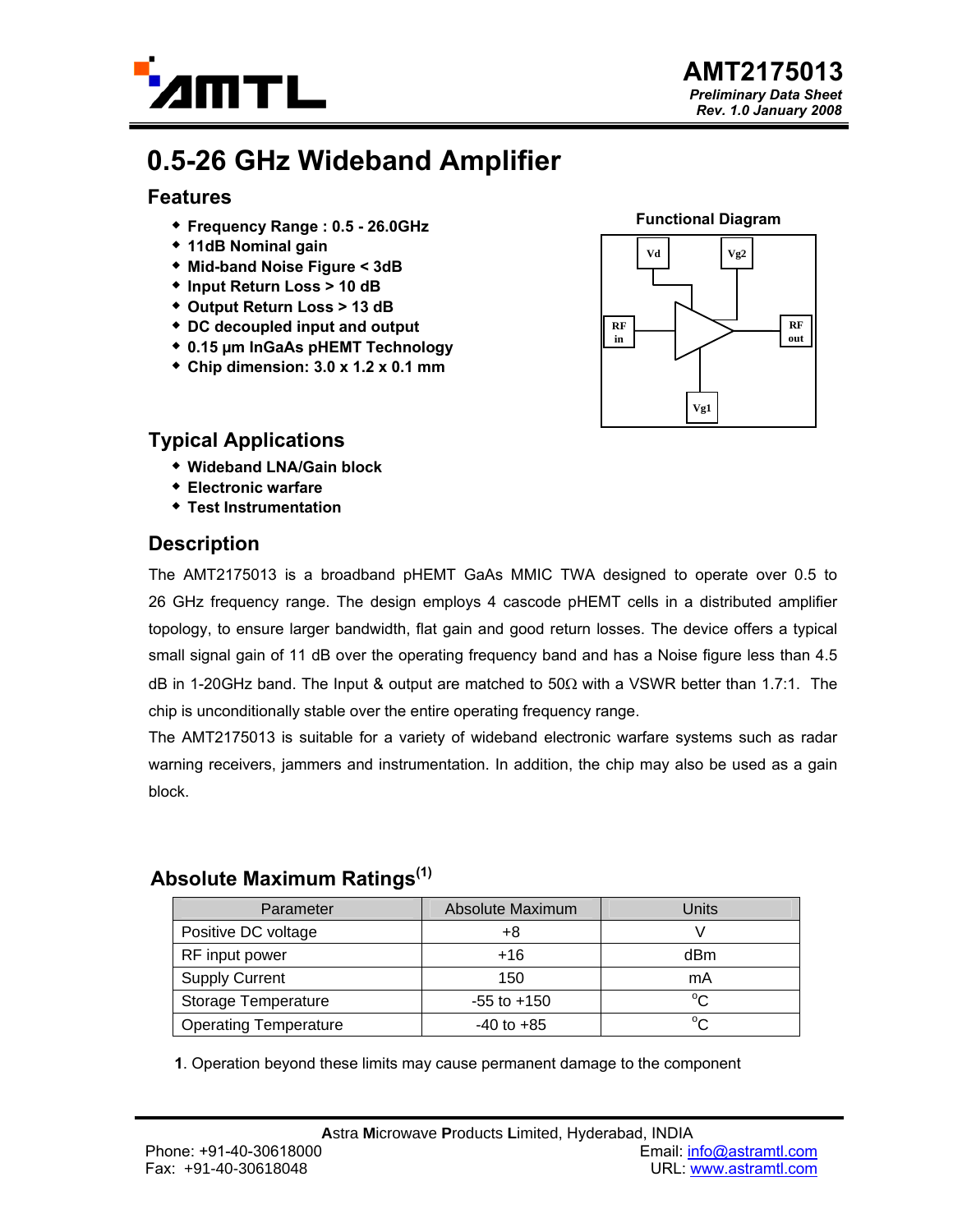

### **Electrical Specifications** <sup>(1)</sup> @ T<sub>A</sub> = 25 °C, Zo =50Ω; Vd = 5.0V, Vg2 = 2.0V **Vg1 =-0.28V**

| <b>Parameter</b>              | Min. | Typ.   | Max. | <b>Units</b> |
|-------------------------------|------|--------|------|--------------|
| <b>Frequency Range</b>        | 0.5  |        | 26.0 | GHz          |
| Gain                          |      | 11     |      | dB           |
| <b>Gain Flatness</b>          |      | ± 0.75 |      | dB           |
| Noise Figure (mid-band)       |      | 2.5    |      | dB           |
| Input Return Loss             |      | 10     |      | dB           |
| <b>Output Return Loss</b>     |      | 12     |      | dB           |
| Output Power (P1 dB)          |      | 5      |      | dBm          |
| Third Order Intercept point   |      | 14     |      | dBm          |
| Supply Current <sup>(2)</sup> |      | 46     | 65   | mA           |

#### *Note:*

- 1. Electrical specifications mentioned above are measured in a test fixture.
- 2. For optimal performance, the gate voltage Vg1 should be tuned to achieve a drain current of 46 mA (typ.).
- 3. The negative gate supply (Vg1) can be tuned from 0V to -0.3V.
- 4. By varying the Vg1, the gain & current can be controlled to the user requirements.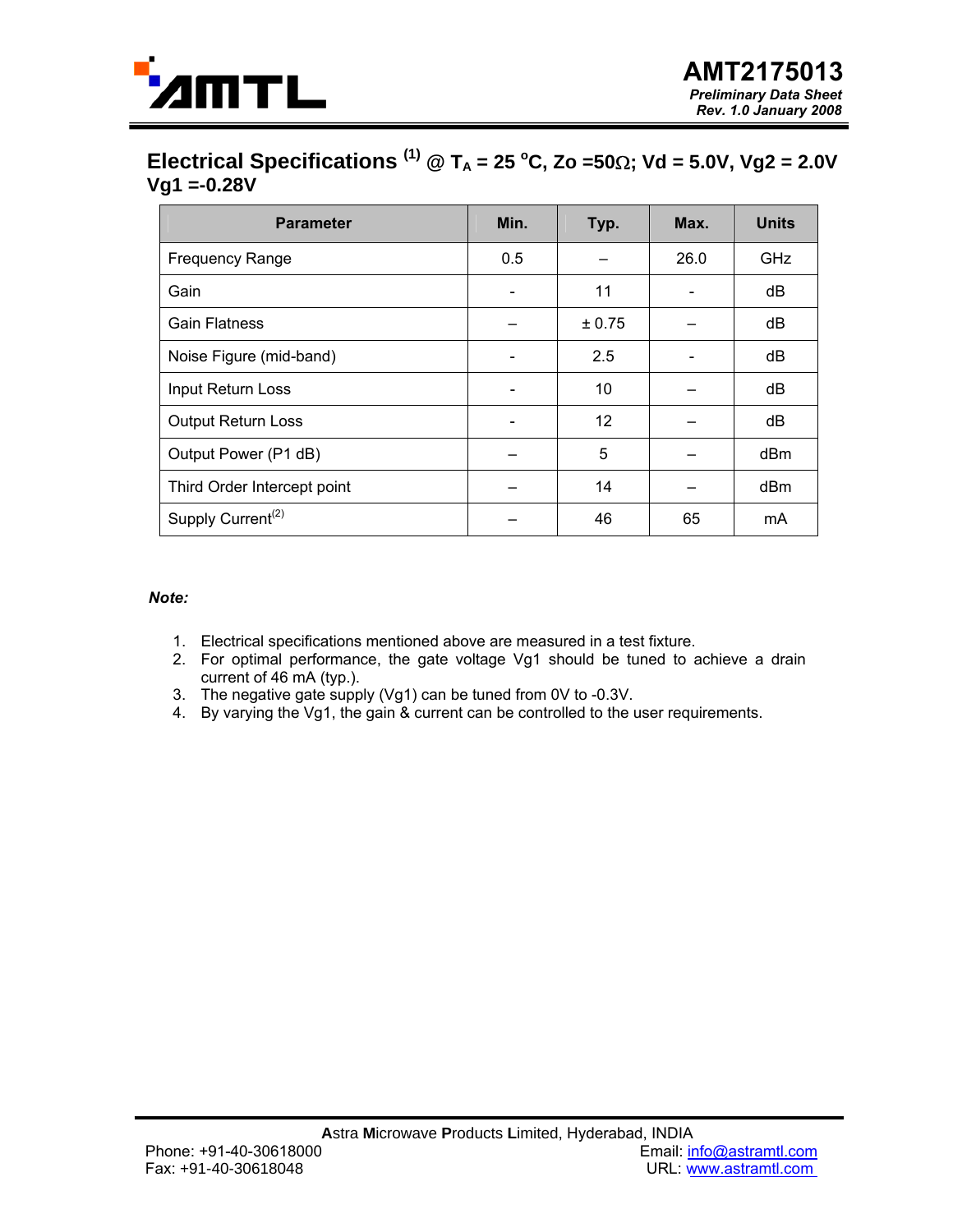

### **Test fixture data**

*Vd*= +5.0V, Vg2=+2.0V & Vg1 = -0.28V, Current =46 mA, T<sub>A</sub> = 25 °C

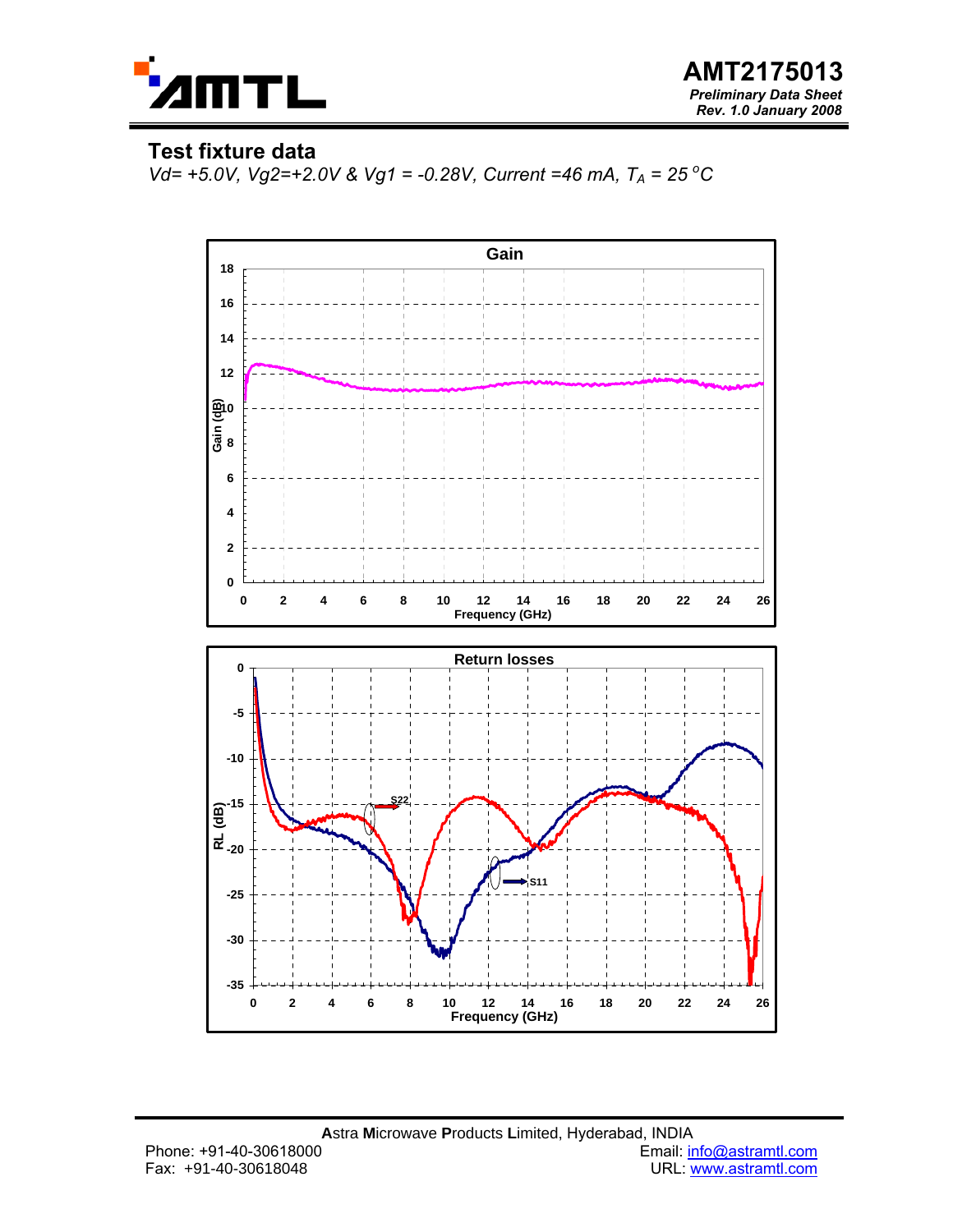

### **Test fixture data**

*Vd*= +5.0V, Vg2=+2.0V & Vg1 = -0.28V, Current =46 mA, T<sub>A</sub> = 25 °C



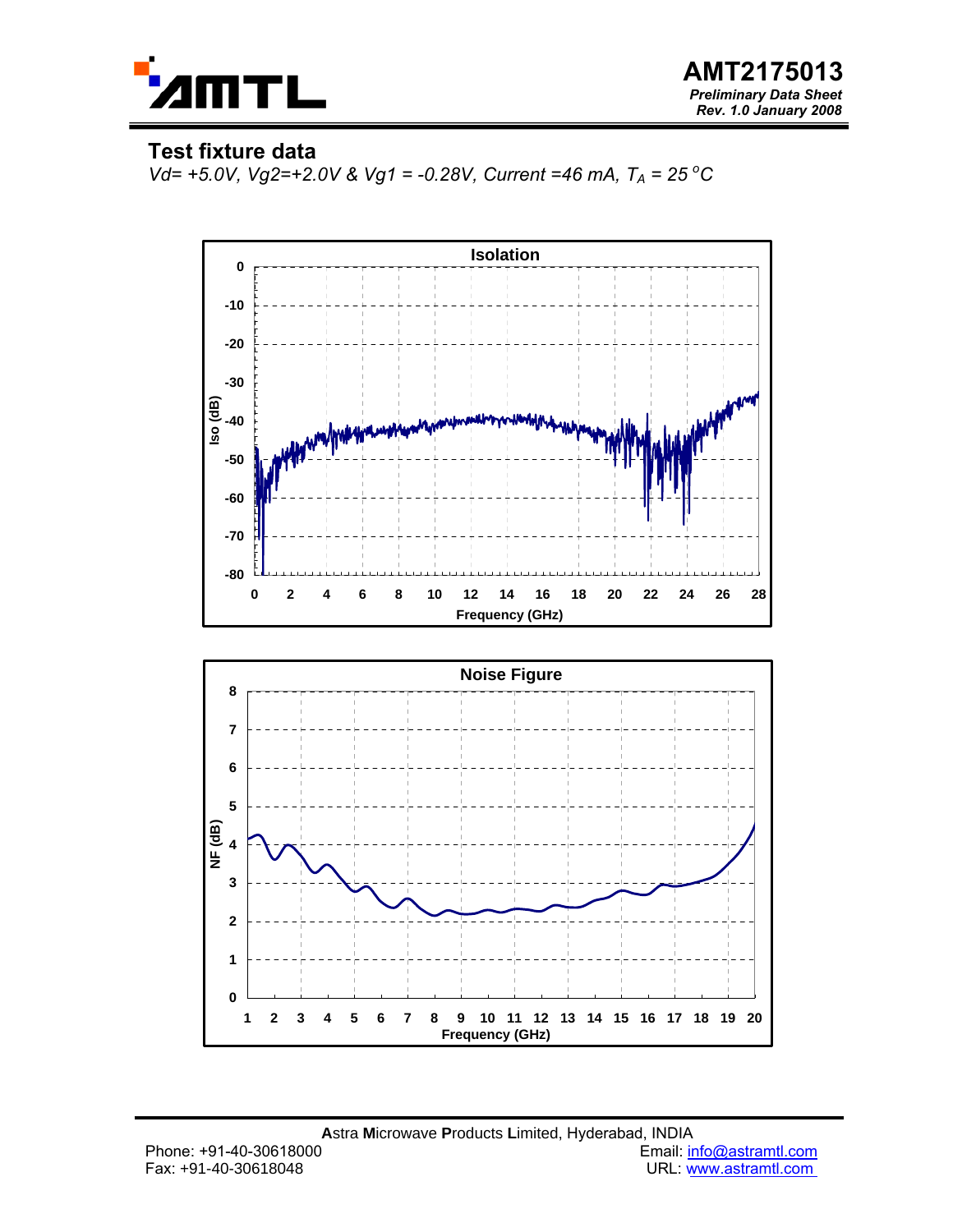

# **Mechanical Characteristics**



**Units:** millimeters (inches)

**Note:** 

- 1. All RF and DC bond pads are 100µm x 100µm
- 2. Pad no. 1 : RF In
- 3. Pad no. 4 : Vd
- 4. Pad no. 5 : Vg2
- 5. Pad no. 8 : RF out
-